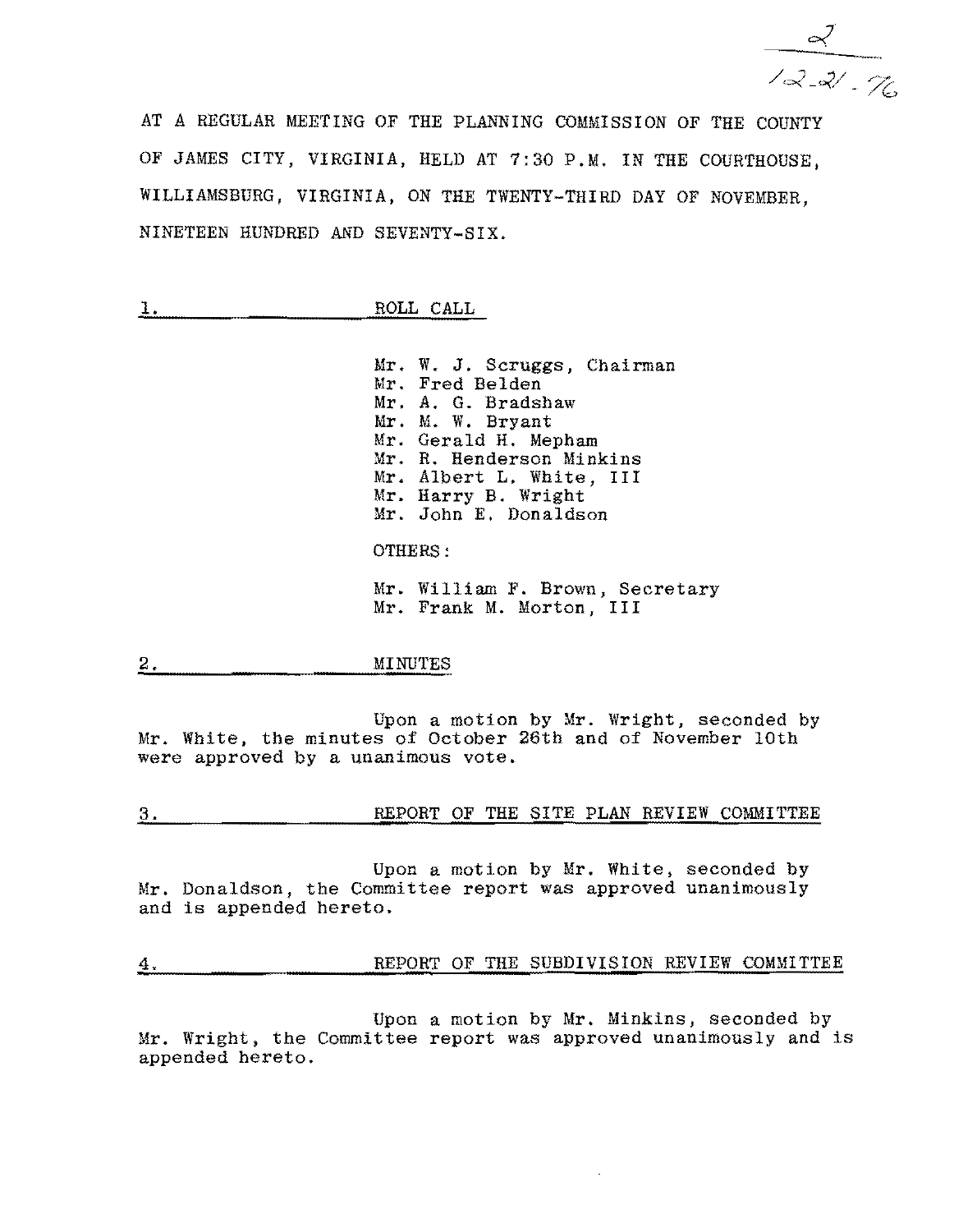5. CASE NO. Z-13-76. CONSIDERATION OF AN APPLICATION by Charles T. Lewis for rezoning of several parcels of land totaling 14.31 acres from R-2 to A-2. Subject property is located on Longhill Road and is further identified as parcels 4B, 4C, and (2) 7 on James City County Real Estate Tax Map 20.

Mr. Brown explained that Mr. Lewis has requested that his application be withdrawn.

Upon a motion by Mr. Donaldson, seconded by Mr. Wright, the Commission voted unanimously to consider the matter withdrawn.

#### 6. CASE NO. SUP-6-76.

Mr. Brown summarized his memorandum on the case. The applicant has requested a Special Use Permit to allow a mobile home to be placed behind his store at Lightfoot for a manager and night security guard to reside. The site is isolated. The applinight security guard to reside. The site is isolated. cant has cited problems with vandalism in the area and his insurance rates would decline with such a resident guard. He has offered to thoroughly screen the site as per a site plan submitted and has stated that the mobile home would be placed upon a foundation.

Mr. Harris, attorney for the applicant, presented several letters on behalf of the applicant.

Mr. Belden indicated the fence should be set back somewhat from the pavement to allow room for shrubs.

Mr. White indicated the fence should be moved to better screen the mobile home from northbound Route 60.

Mr. Bradshaw supported the request, particularly in light of vandalism currently experienced in Norge. The mobile home is not offensive and the screening should be adequate as proposed.

Mr. Scruggs indicated this was an unusual case in that the site is isolated from residences and that the applicant had proposed to do what he could to screen the mobile home from Route 60. He did not see this as setting any general precedent due to the location.

Upon a motion by Mr. White, seconded by Mr. Bradshaw, the Commission unanimously recommended that the Permit be granted, with the final details of design to be resolved by the Site Plan Review Committee.

7. CONSIDERATION OF THE DATE OF THE DECEMBER MEETING

Upon a motion by Mr. Scruggs, seconded by Mr. White, the regular December meeting is advanced one week to December 21. The motion was approved by unanimous vote.

 $- 2 -$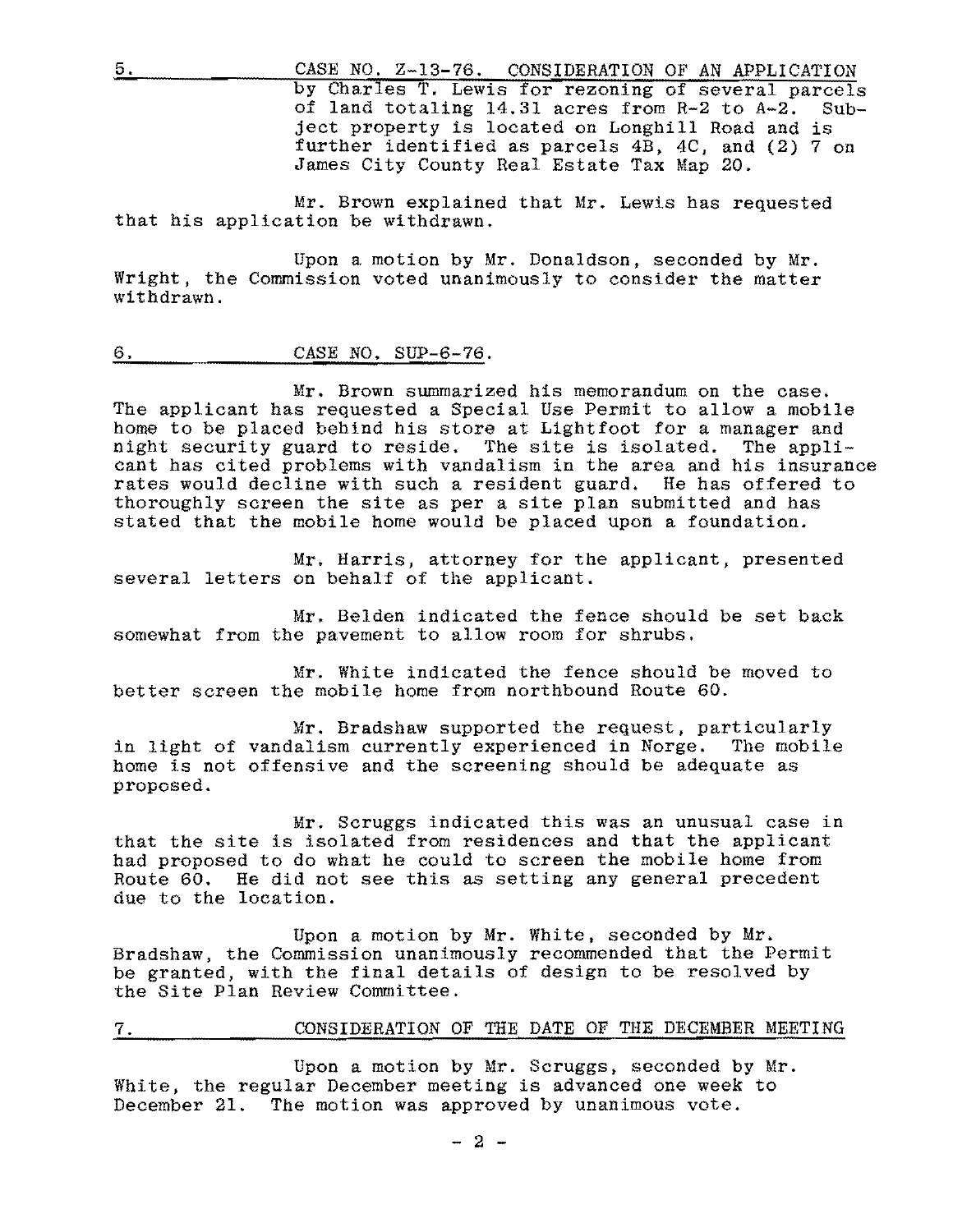8. MINUTES OF THE SPECIAL MEETING OF THE SUB-Committees of Planning Commissions of York County, Williamsburg and James City County regarding the Williamsburg Area Airport Site Selection Report.

The minutes were received without comment.

#### 9. STAFF REPORTS, ZONING MAP

Mr. Brown presented the current zoning map and two possible alternatives as to how the map could be revised. The map has not been thoroughly reviewed since 1969 and with the adoption of the Comprehensive Plan, revision of the text of many districts, and development, now would be an appropriate time to reflect on whether it is adequate to serve our needs for the next few years. There are many ways it could be modified depending upon policies.

Mr. Brown also discussed the issue of rezonings from R-2 and R-3 to R-5. As the Commission will recall, last March when the Residential Districts were revised, "multi-family uses with a conditional use permit" were deleted from R-2 and R-3 in lieu of a new R-5 Multi-family District. The Commission recommended a set of Principles of Implementation which the Board did not adopt. The Commission allowed R-2 and R-3 property owners until July I to file for rezoning to R-5, when they would be considered along with other general map changes. If we have 25 or more total changes, they can be considered as a new map with one public hearing. Multi-family uses were only permitted in R-2 and R-3 with a conditional use permit, not as an unlimited use in those districts. We received nine requests under paragraph 4A of the Principles of Implementation. Two have been withdrawn and one probably does not meet the conditions of 4A. The remaining six have been placed on the proposed revised maps for the Commission's consideration.

Mr. Scruggs indicated he considers the current map to be adequate at this time. The Commission should consider rezonings on a case-by-case basis as they arise and use the Site Plan and Subdivision Review Committees for detailed review.

Mr. White stated that the Principles of Implementation were recommended by the Commission, but not adopted by the Board. Hence the Commission should follow the wishes of the Board and review the R-5 rezonings on a case-by-case basis.

Mr. Mepham concurred and indicated a case-by-case review is necessary.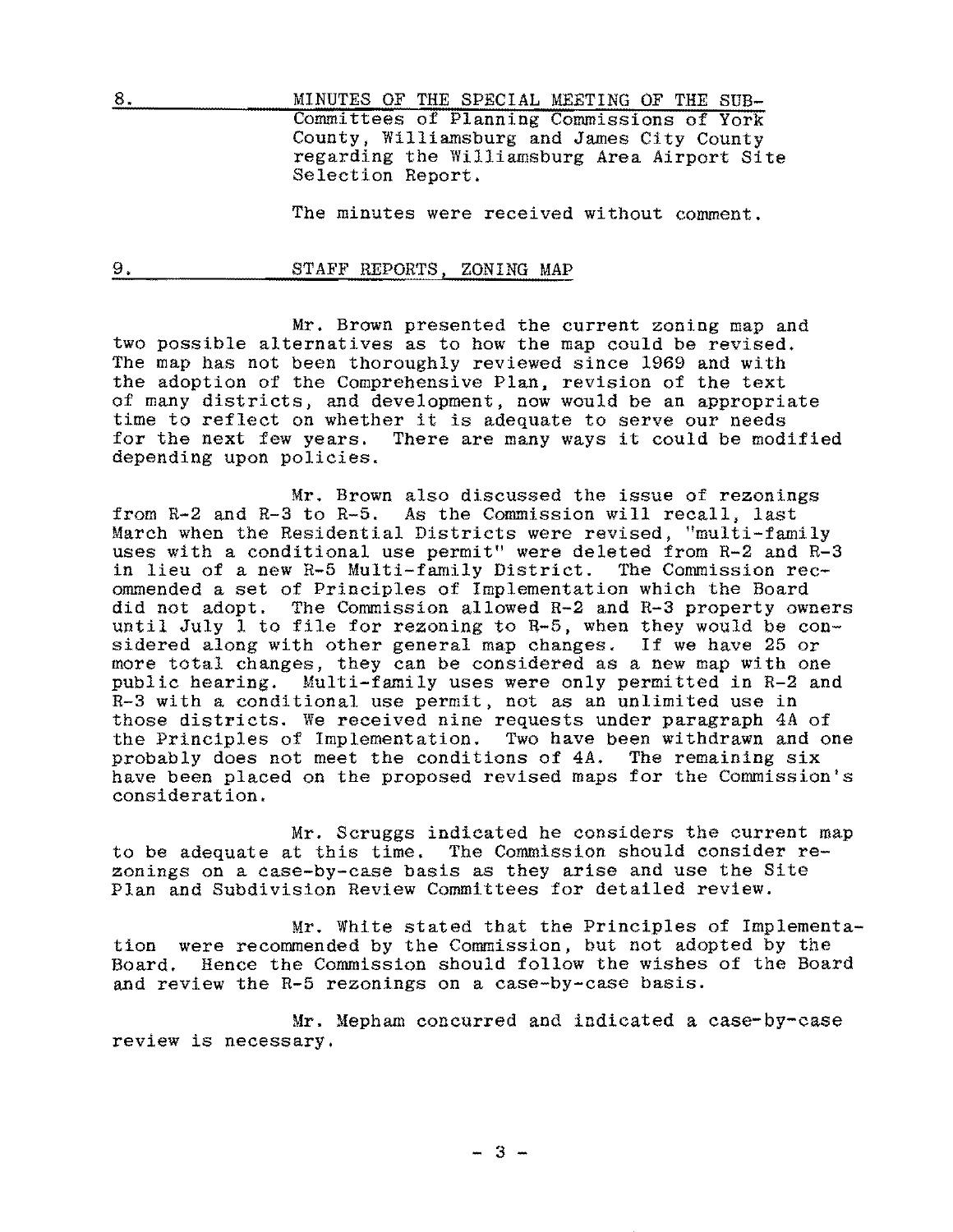Mr. Morton, the County Attorney, indicated the changes to the districts are significant. The Principles of Implementation should be followed or amended. Property owners should be contacted to get their opinions if the Commission is deviating from the Principles. Owners should be given the option to continue or withdraw. Those continuing should be "Commission Initiated" in terms of filing fees.

Mr. Brown indicated that the Commission should address the issue of a map. If no new map is to be recommended, then the Commission must address the R-5 requests on a case-bycase basis with separate public hearings because we will not have the 25 required cases under the State Law for a common public hearing.

Upon a motion by Mr. Donaldson, seconded by Mr. Mepham, the staff was requested to write each applicant to determine whether his application is still desired. The Commission, at its next meeting, will set dates for public hearings on those cases still remaining. The motion passed unanimously.

Upon a motion by Mr. Minkins, seconded by Mr. Wright, the Commission unanimously voted to table the alternative maps until its December meeting.

# 10. ADJOURNMENT

Upon a motion by Mr. Scruggs, seconded by Mr. Bradshaw, the meeting was adjourned.

William V Scou

Secretary

Chaírman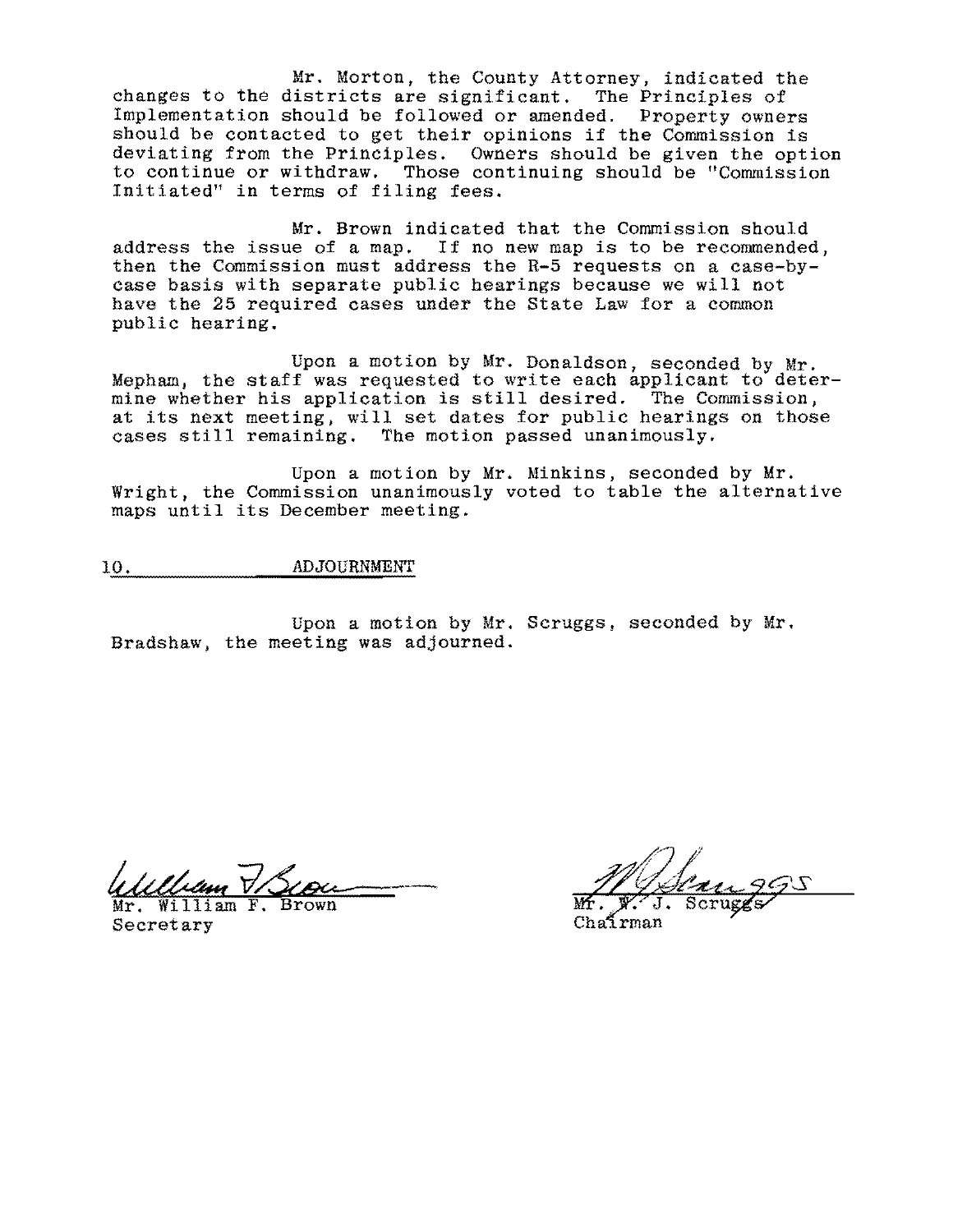$\mathcal{S}$ 

# SITE PLAN REVIEW COMMITTEE REPORT

#### November 1976

- A. PENDING PRELIMINARY APPROVAL
	- 1. CASE NO. SP-29-76. Conceptual Preliminary Site Layout/Plan -<br>E. H. Saunders (Rt. 5)
	- 2. CASE NO. SP-30-76. Toano Amoco/Market Hornsby Oil Co. (Rt. 60W)
	- 3. CASE NO. SP-41-76. Gray's Hill Busch Properties, Inc. (Kingsmill)
	- 4. CASE NO. SP-44-76. An application of Carlton M. Johnson for pre-<br>liminary approval of a site plan for an addition to Building 21 at the Williamsburg Pottery located on Route 60W.
	- 5. CASE NO. SP-45-76. An application of Ed Small on behalf of Howard Johnson's Restaurant for site plan approval of an addition to the restaurant for use as a coffee shop containing approximately 60 seating spaces. Subject property is located on Route 6OW.

# B. PENDING FINAL APPROVAL

- 1. CASE NO. SP-1-76. 7-Eleven Store Southland Corporation (Rt. 60E) (4/13/76)
- 2. CASE NO. SP-11-76. Five Forks Business and Professional Center -<br>William H. Phillips, Jr. (Rt. 5) (4/13/76)
- 3. CASE NO. SP-15-76 Conference/Meeting Room Addition Fort Magruder<br>Quality Inn (Rt. 60E) (10/13/76)
- 4. CASE NO. SP-20-76. Kingsmill Substation Addition VepCo (Rt. 60E)  $(5/11/76)$
- 5. CASE NO. SP-2l-76. Peanut Processing Plant (Rt. 615) (10/11/76)
- 6. CASE NO. SP-35-76. C & P Telephone Company No.2 ESS Switching Office -<br>J. F. Phillips, Jr. (Rt. 60) (9/14/76)
- 7. CASE NO. SP-37-76. Patriot Apartments Philip O. Richardson (Rt. 60)  $(10/5/76)$
- 8. CASE NO. SP-38-76. Raleigh Square Apts. #2 Joseph Terrell (Albermarle Drive) (10/5/76)
- 9. CASE NO. SP-39-76. Malcolm Industries, Inc. Addition Eugene T. Berger (Rt. 60) (10/5/76)
- 10. CASE NO. SP-40-76. Stormy Ridge Apartments Leonard Frierman (Old Miller Farm on Longhill Road) (10/5/76)
- ll. CASE NO. SP-42-76. Quarterpath Trace Village Busch Properties. Inc. (Kingsmill) (10/5/76)
- 12. CASE NO. SP-6-75. Burton Wood Apartments Revised Plan Carter C. Chinnis (Route 612) (11/16/76)
- 13. CASE NO. SP-43-76. Kingsmill Golf and Country Club Addition Busch Properties, Inc. (Kingsmill) (11/16/76)
- C. FINAL APPROVAL BY AGENT
	- 1. CASE NO. SP-31-76. Raleigh Square Apartments Joseph Terrell (Rt. 5)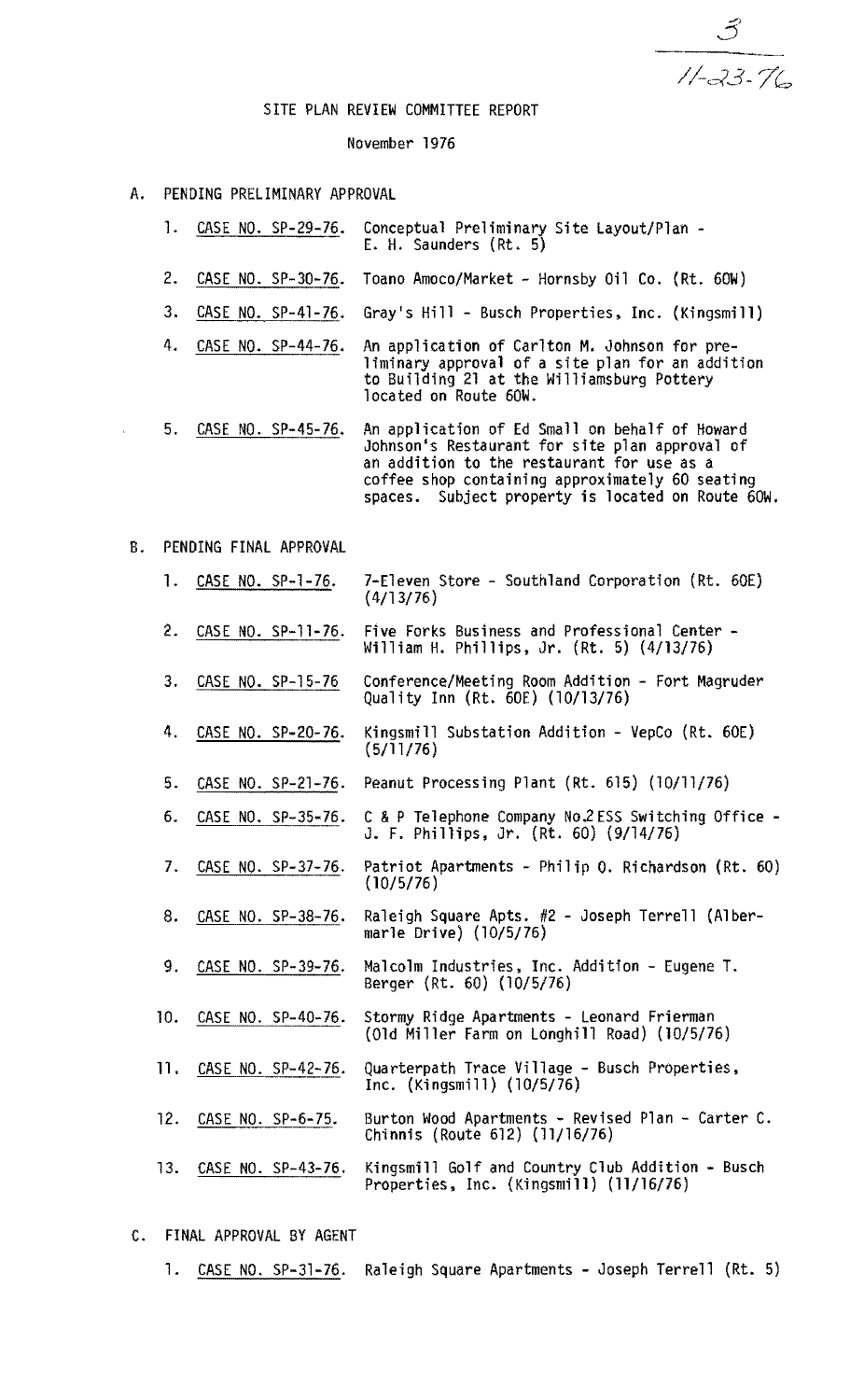$\frac{1}{11}$   $\frac{1}{6}$ 

### SUBDIVISION REVIEW COMMITTEE REPORT

# November 1976

#### A. PENDING PRELIMINARY APPROVAL

- 1. CASE NO. S-15-76. Claude R. Nelson
- 2. CASE NO. S-35-76. Charles Kent Wallace
- 3. CASE NO. S-45-76. Sand Hill Subdivision-Country Farm House, Incorporated

# B. PRELIMINARY APPROVAL

- 1. CASE NO. S-42-76. Old Colony Subdivision Alvin Anderson
- 2. CASE NO. S-32-75. Rosalie Estates-Nicole, Ltd.(6/17/76)
- 3. CASE NO. S-17-76. The Foxes-Elizabeth N. Vaiden (5/25/76)
- 4. CASE NO. S-31-76. North Cove-Donald G. Hunter (7/22/76)
- 5. CASE NO. S-32-76. Williamsburg Investors, Ltd. (6/17/76)
- 6. CASE NO. S-35-75. An application of William A. Wiegand, Jr. on behalf of SAM of Virginia, Inc. for approval of a subdivision of approximately 1.75 acres into 3 lots. The subdivision will be known and recorded as Wallace Subdivision. Subject property is located on Route 665 near the intersection of Route 631.
- 7. CASE NO. S-47-76. An application of Levi M. Cary on behalf of self for approval of a subdivision of approximately 8.5 acres into 2 lots. The subdivision is to be known and recorded as Cary Subdivision. Subject property is located on Route 603 one mile from Route 610 and is further identified as part of parcel 54 on James City Real Estate Tax Map 7.